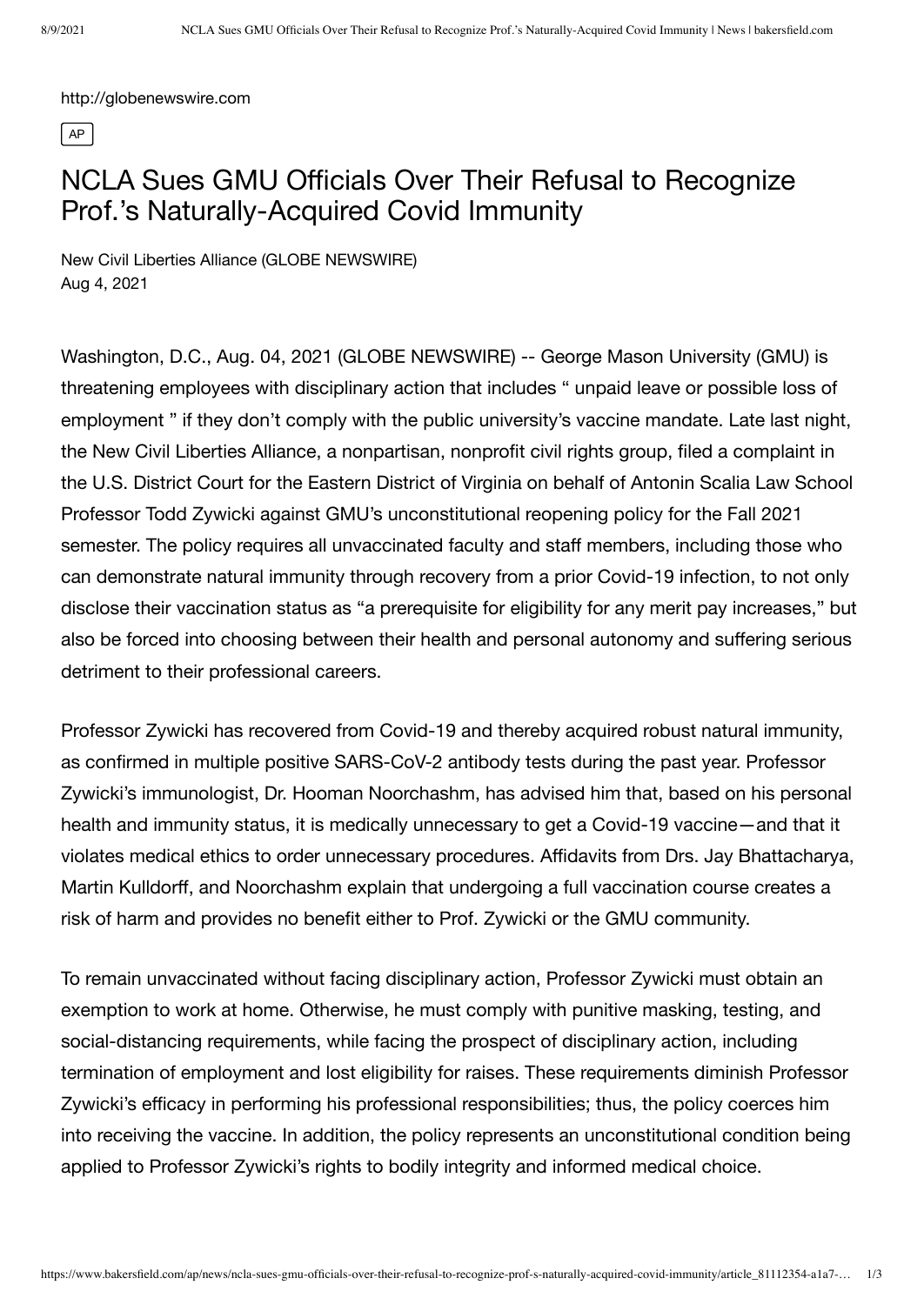As an administrative unit of the Commonwealth of Virginia, GMU has no compelling state interest in overriding Professor Zywicki's personal autonomy by effectively forcing him to receive a vaccine or suffer adverse professional consequences. Because of his natural immunity, Prof. Zywicki already has the same or better antibody levels than a vaccine would give him. In fact, his immunity status makes him far better protected—and less likely to spread the virus—than others on GMU's campus who have taken one of the inferior foreign vaccines (e.g., Sinovac). As a result, GMU's arbitrary reopening policy infringes upon Professor Zywicki's rights under the Ninth and Fourteenth Amendments to the U.S. Constitution—including his rights to due process of law.

The reopening policy also conflicts with federal law. None of the vaccines approved for use in the U.S. has received full Food and Drug Administration (FDA) approval. Rather, they have only been granted Emergency Use Authorization (EUA) status, which means anyone offered the vaccine may withhold their informed consent. The policy thus conflicts with the EUA statute and thereby violates the Supremacy Clause of the U.S. Constitution, which dictates that a state or local law is preempted when it creates "an obstacle to the accomplishment and execution of the full purposes and objectives of Congress."

NCLA urges the Court to issue a declaratory judgment that GMU's reopening policy infringes Prof. Zywicki's right to bodily integrity and to refuse unnecessary medical treatment; that it represents an unconstitutional condition that also denies him due process of law; and that it conflicts with the federal EUA statute and thus violates the Supremacy Clause. For these reasons, NCLA also asks the course to enjoin enforcement of the policy.

NCLA released the following statements:

"George Mason University's arbitrary, irrational, and unscientific policy forces our client, a tenured law school professor who has devoted his life to serving his community and his country, to ignore the medical advice of his own doctor. Receiving the vaccine would provide neither Professor Zywicki nor the GMU community any benefit, since he already has demonstrable, robust natural immunity. GMU's attempt to interfere with Professor Zywicki's bodily autonomy, with no legitimate rationale for doing so, not only violates medical ethics, but also fundamental rights protected in the Ninth and Fourteenth Amendments to the United States Constitution." — Jenin Younes, Litigation Counsel, NCLA

"George Mason University's policy is indefensible from a medical standpoint, violates our client's constitutional rights, and deprives him of due process of law. Common sense and medical science should underpin GMU's actions. Both have gone missing with this latest effort to force a